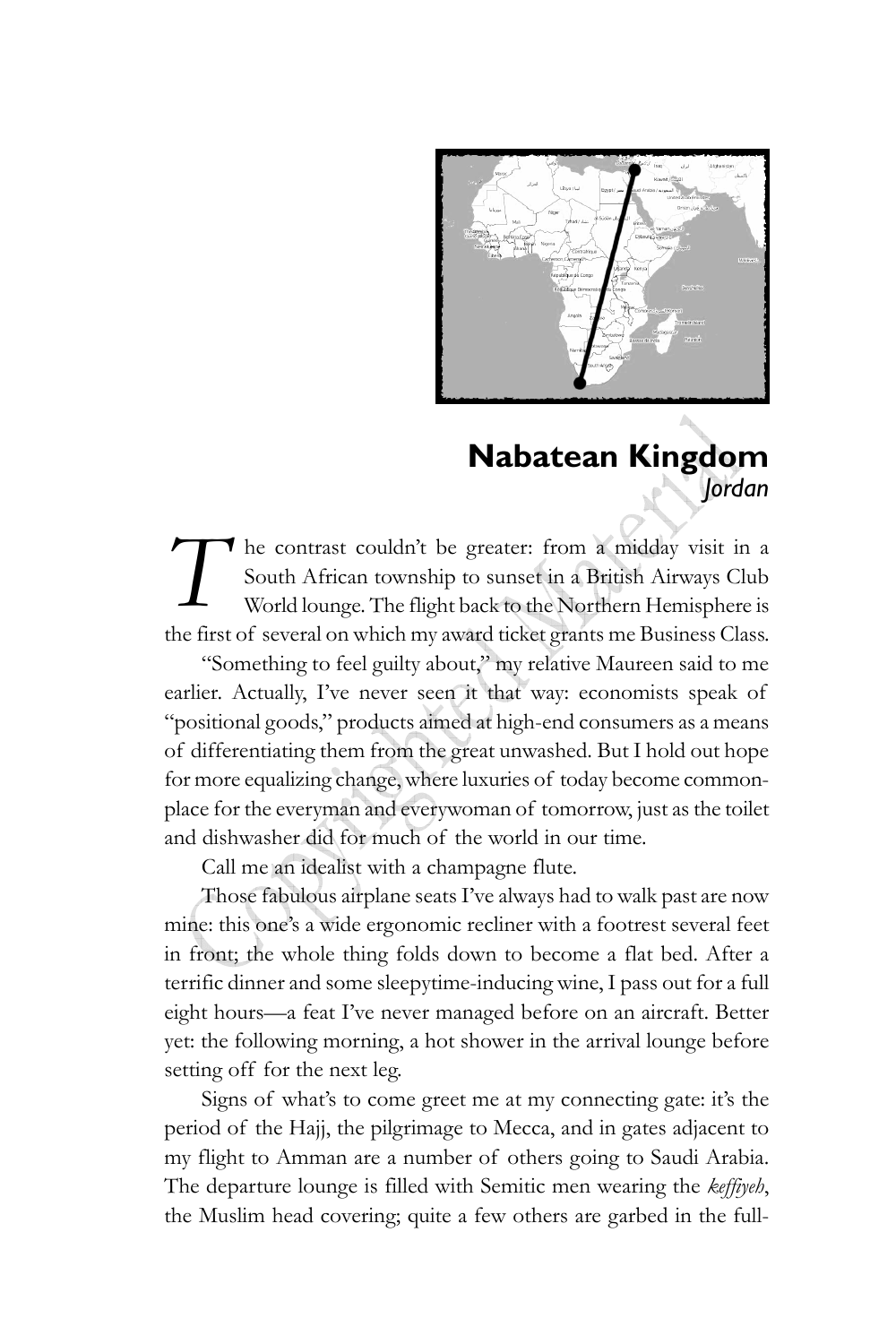bodied flowing white *thawb*. I'm leaving that nebulous construct known as "The West" for the first time in my life.

Jordan's a good place to start: it's a land known for its hospitality. My overnight stay at a midrange hotel in Amman sees me greeted with a chilled glass of mango juice on arrival; they also provide me with helpful information on how to get to Wadi Musa, my destination for the next day. No trains here, and the comfy, tourist-oriented JETT bus leaves at the crack of dawn—not going to happen knowing my sleep patterns. The alternate is to take local transport: a minibus leaving from one of the open-air bus terminals not far from the hotel.

The next morning a taxi takes me to the bus station. It's an honest country too, with official fares posted to destinations all over the country: for 117 Jordanian Dinars—about US\$150—they'll take you all the way to the "IRAQI BOARDER," as the sticker posted inside the cab window effusively states.

The minibus is a tidy blue-and-white twenty-seater, with uniformed officer literally riding shotgun. The crowd is a blend of young and old, religiously attired and not. These buses leave when full; fortunately that isn't too long after I arrive. They aren't air conditioned, but that's not a problem here in late fall, when the temperature is just right.

After an hour or so we stop at a dusty roadside shop; next door is a rundown mosque where some of the more religious-minded folk head in for prayers—probably the real reason for our break, as Muslims must do this deed five times a day. The food at the store some mangy grilled meats—doesn't look so appetizing, so I settle for something packaged, a bag of cashews.

"Where you from?" amiably asks one of the younger guys on the bus. I'm the only foreigner on board and their curiosity is disarmingly pleasant. These guys live in Wadi Musa but work in Amman, making this three-hour commute twice a week. We actually have something to share here, as I was once an itinerant multi-city contract worker myself.

It's not much of a town—really just a dusty entrance to Jordan's biggest archeological treasure. But I figure it merits at least a stroll as the sun goes down. Stone and cinderblock structures are the norm here, along with traffic circles no doubt borrowed from British Mandate days. On the front of one building, in Arabic and English, a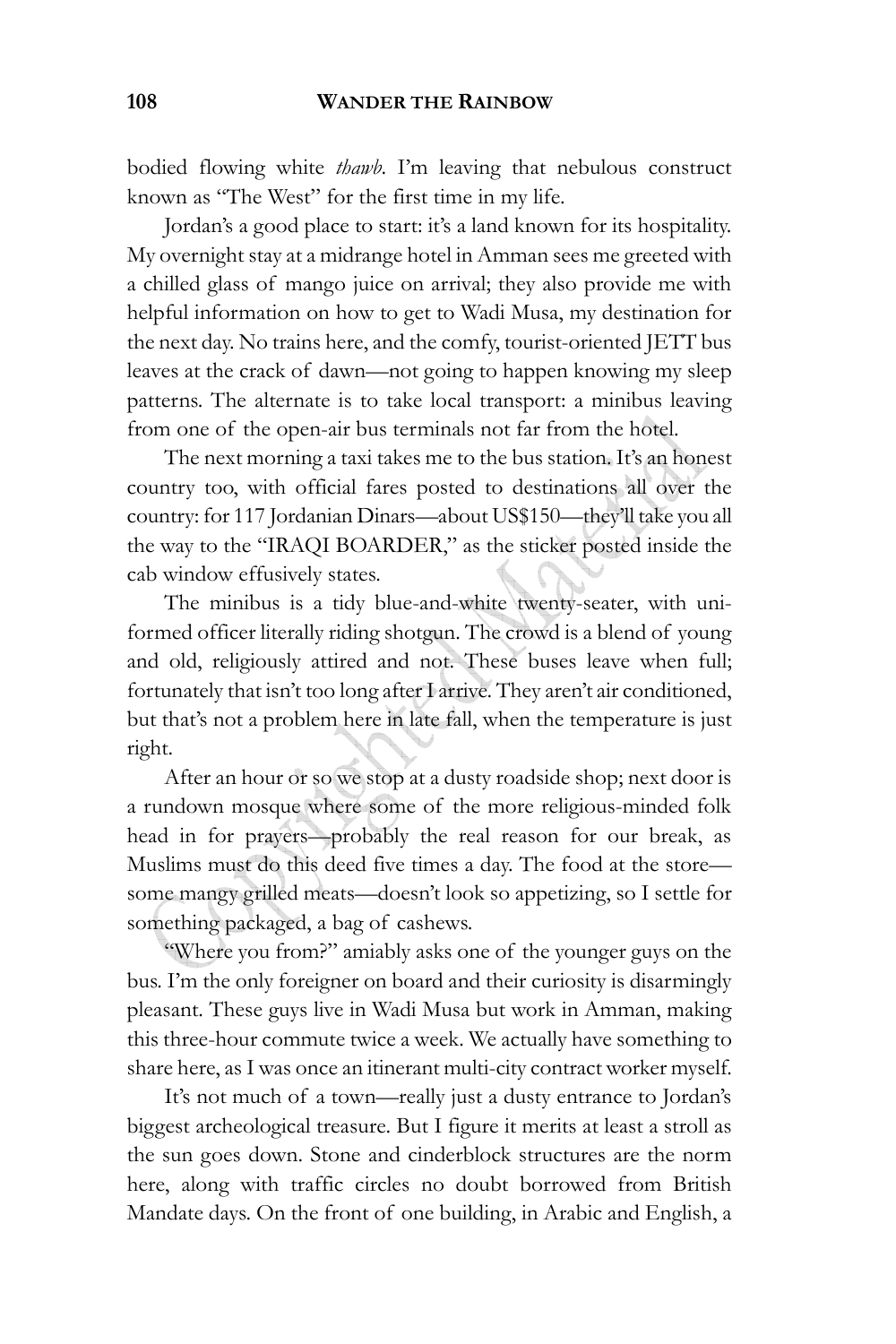sign reads, "NO GOD BUT ALLAH, AND MOHAMMED IS HIS MESSENGER." In the sandy yard of one home, children stop when they see me and yell out, "Hi hi hi hi hi hi hi!" as I pass.

My little inn near the center of Wadi Musa is likewise just-right hospitable: it's run by a young, good-looking fellow, Ibrahim, and his mother, who cooks us a hearty meal of kebabs, humus, and other Middle Eastern dishes.

"Here, have a look." Ibrahim's playing around on his laptop, and shares with me and a couple of Belgian guys what he's looking at. It's his Facebook page, crowded with fetching females.

"She was here last month," he says, pointing to one from Germany. "She says she's coming back next summer." *Shit, Ibrahim's a player*. He's also into Hollywood comedies, judging by his DVD collection.

"This one's my favorite," he tells us, pulling out *Eurotrip* from the pile. "You want to watch?" *Sure, why not*. it makes for a perfect, if unlikely, end to a day of travel and settling in.



Next morning begins early. I'm a bit trepidatious, having dragged myself halfway down this country to see more ruins. Happily, I'm captivated up front: the Siq is a marvel, an entry canyon barely twenty feet wide walled by jagged, curving rock soaring straight up a hundred feet or more. Slivers of sky form knifelike cutouts between the peachhued stone; overall, the effect is the natural world's answer to a medieval town street. *These guys sure knew how to make an entrance*. Along both edges run grooved channels, mini-aqueducts where water flowed into cisterns after the flash floods endemic to the region.

I round the final curve in the Siq and there it lies: *al khazneh*, the Treasury, a monumental Greek-styled façade carved into the auburn rock. It's the grand first edifice of Petra, the "rose-red city," principal outpost of the Nabatean Kingdom. They ruled these lands for more than a thousand years, establishing a far-flung network of caravanserai, rest stops for the trading caravans of ancient days. It's a sight of cinematic proportions…which is partly what's drawn me (and, I'm guessing, the sizeable horde of other Western tourists) to this spot: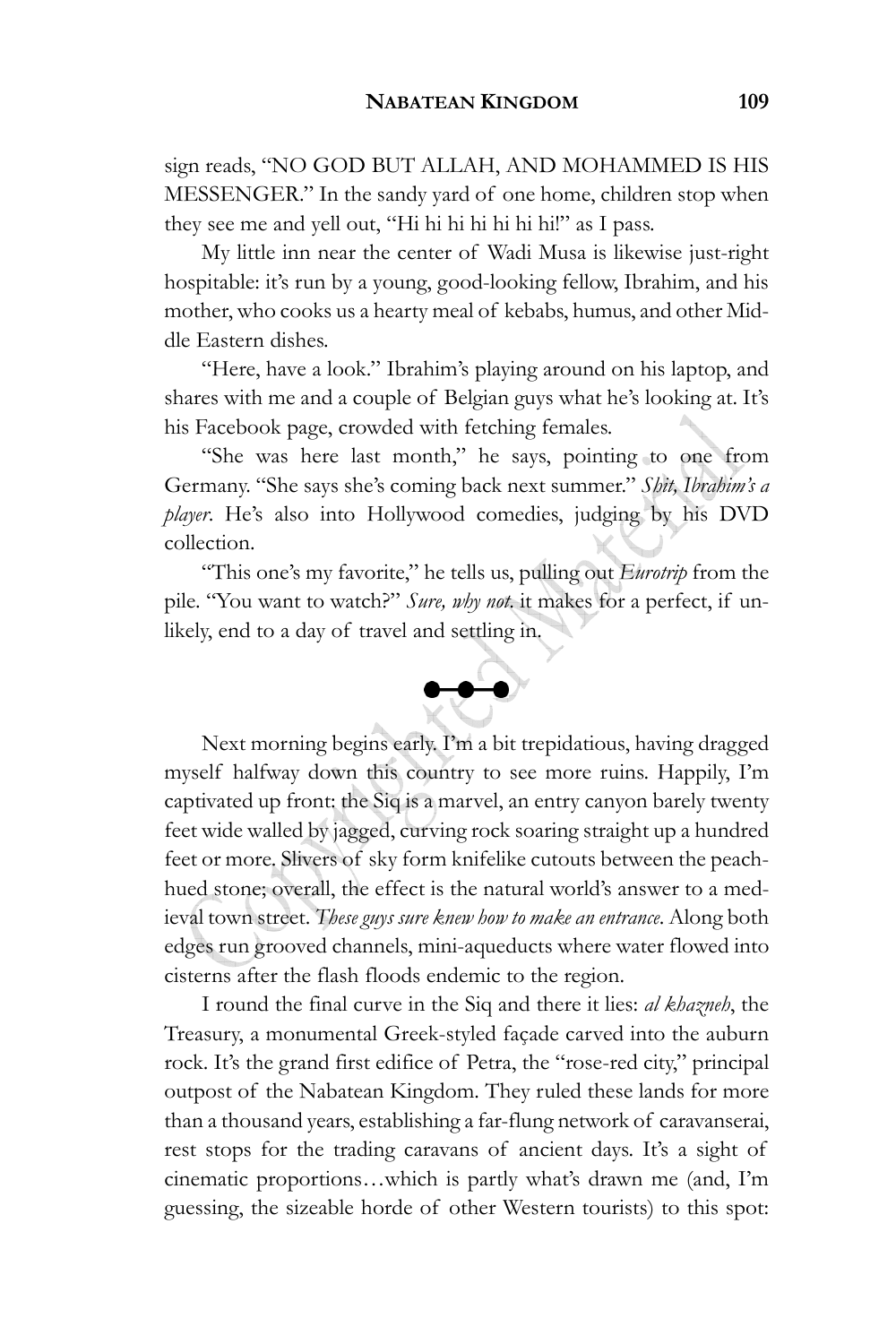they used this place for the climactic final scene of the third *Indiana Jones* film. Inside, however, no warren of caverns, no knights from the Crusades, no home to the Holy Grail: the Treasury's interior is small and nondescript. All the money's in the façade, like a storefront on the set of an old Western. Maybe the Nabateans were better showmen than we give them credit, the Spielbergs of antiquity.

Petra was more than just a warren of caves, though little remains of the freestanding structures; a colonnaded street and a crumbling amphitheatre suggest the grandeur of what was. The valley floor bustles with tourists, vendors of trinkets, donkey and camel rides. I decide to break from the crowds and hike the path to the pagan ritual ground, a semi-ruined set of stone-block structures that make up the High Place of Sacrifice.

Passing a scattering of vendors and a few watchful cats, I reach the summit, a couple hundred feet up where a vista of the valley awaits, along with a quartet of young female travelers. American English speakers all, they too hail from San Francisco. Something tells me if I were straight this might have been a bit of a pick-up; instead we snap photos and they head back down the mountain, leaving me alone with the reddish-brown rock formations and killer views.

I sit for a long time. Something about this place—its seclusion, its long-ago role as a pagan ceremonial alter, perhaps even the fact that I am for the first time away from the distraction of gay-friendly lands brings to the fore the emotional turmoil I've been pushing away all these weeks. *How did everything go so wrong?* 

 $\left\langle \frac{1}{2} \right\rangle$ 

If there's one thing I've learned in all my years of moving around, it's that the folks you leave behind often view your departure as something of a betrayal. You are, in a sense, rejecting them in favor of someplace else.

It all began over a decade ago: I was a struggling wannabe screenwriter—before the tech bug bit me—when I met Steve, a Liberal Arts major at USC. A reserved intellectual with a biting wit, our friendship back then weaved from intense dependency to old-married-couple bickering. Yet in spite of waxes and wanes our bond strengthened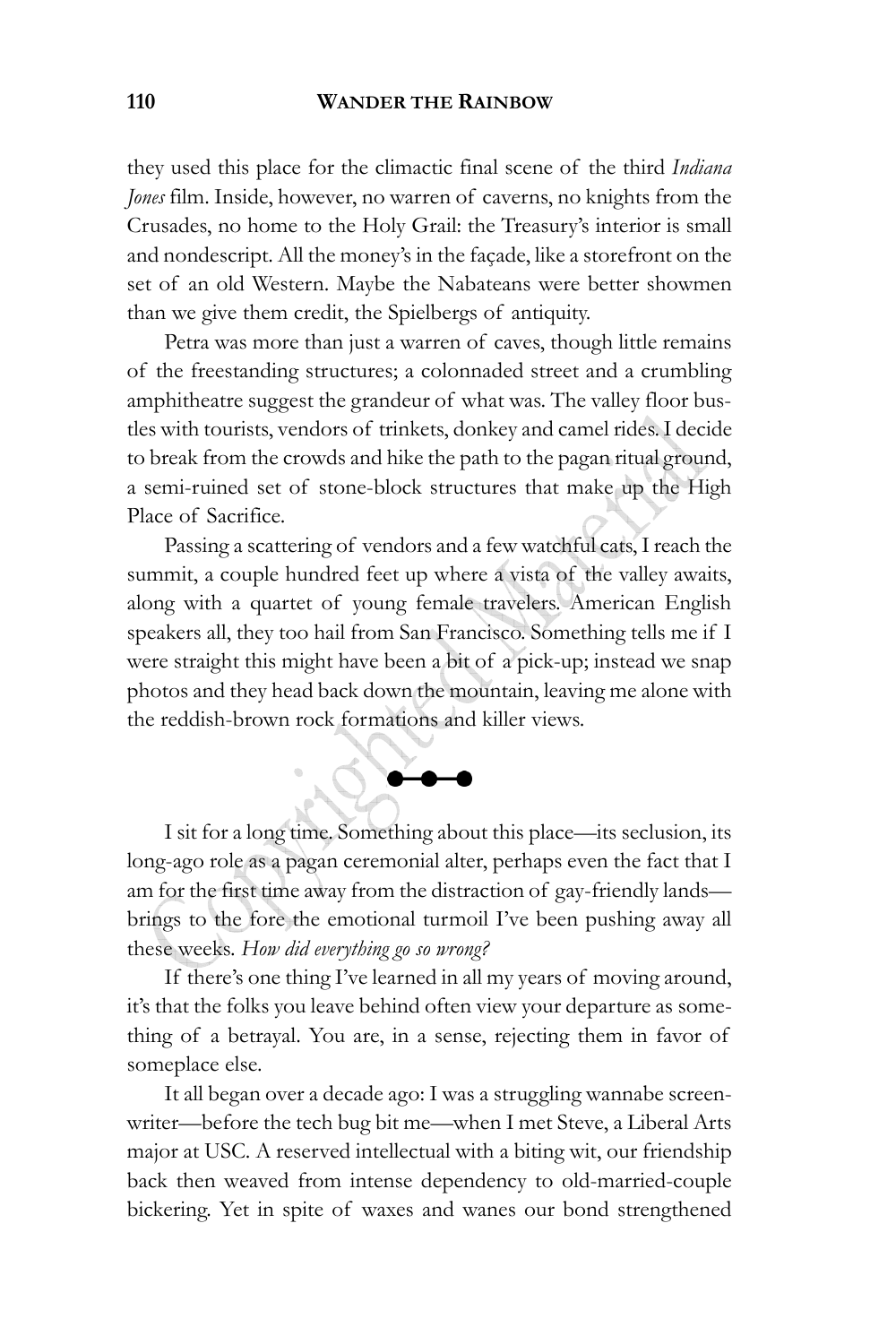through the years. That is, until 2001, when I became another techcrash layoff statistic and had to relocate just as Steve began a descent into drug addiction. While under the influence he wrote me nasty, hateful e-mails as a goodbye. More than a year later, clean and sober, he expressed contrition and slowly we rebuilt the trust that had been broken.

Flash forward a few years to about six months after the surgery: Bradley and I headed to San Francisco on our scouting foray, dividing our time between Steve's place in the East Bay and a hotel in the city. Platitudes about "visitors and fish stink" fail to capture how badly it went. Steve's acerbic humor clashed with Bradley's propriety—though I saw deeper forces at play: some was the not-uncommon antagonism between a spouse and a close friend. More came from their respective histories of substance use, with Steve a recovering addict and Bradley something of an unacknowledged problem drinker. Maybe heading for happy hour to get better acquainted while I caught an early-evening snooze was a bad idea. The two of them ended the night with a nasty squabble in a hotel parking lot—and I spent the remainder of the trip hearing rejoinders of "I never want to see him again" from both parties. *Terrific*. Just what I needed on an assessment tour of a prospective hometown.

Back home in Boston the mood now changed: Bradley's parents, quietly acquiescent about our California adventure at first, began to agitate for their son to stay put. After one further hospitalization incident—Bradley endured a couple of these after the transplant, not uncommon in these cases—his mother admonished that he'd probably always be indigent, might never be well enough for the big bad world outside their care. My independent lifestyle and inability to offer him health insurance worried them too—though I still held out hope for a solution that would make everyone happy.

Bradley, meanwhile, revealed his intentions another way: on a Sunday evening before one of my work-related flights he headed out on the town without me. Halfway through the night I awoke to the sound of the bathroom shower running; emerging from bed I noticed the door to the second bedroom was shut. As I was about to open it Bradley emerged from within with most of his clothes off. In the bathroom the shower continued to gurgle.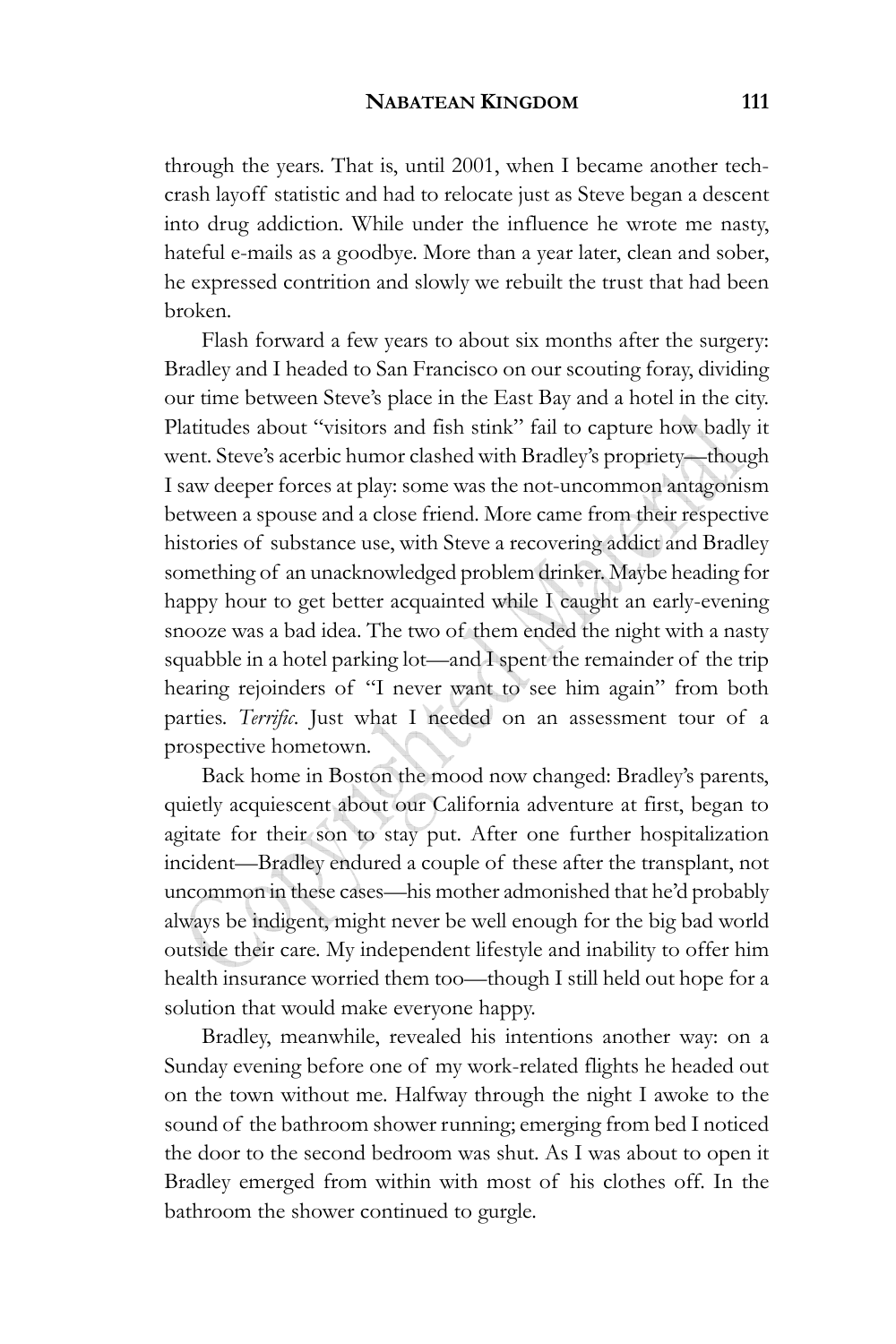"Did you bring somebody home?" I asked.

"Just to jerk off!" he replied defensively. I noticed his glassy eyes and slurred speech: *he's shitfaced*.

Disclaimer: we did have something of an open relationship. But not *that* open. Not bring-a-guy-home-and-do-him-in-the-other-bedroom open. Something bigger was afoot. No time to deal with it now, though: my crack-of-dawn flight was waiting. I kept my feelings in check but they lingered like rainclouds over the week. Finally, the following Friday night, Bradley met me outside my doorstep for a stroll around the neighborhood.

"My parents asked what I wanted to do, if I really wanted to go with you. They're planning to get a place in the city, you know." They'd been talking for years about selling their suburban home.

"I guess you know what my answer is."

*Even now he can't come out and say it*. But the message was clear. It's over.

Things moved quickly after that and I had little time to think. My condo sold swiftly; the promised work opportunities out west materialized almost as fast. Before I knew it I was living in San Francisco and Bradley was in another relationship. *Classic rebound*, I thought. He talked up the new guy's virtues—a fellow with Hollywood connections—loudly and often. Finally I told him to stop. I couldn't take it anymore.

It pains me to say it, but the feeling that welled up most during those weeks wasn't anger or pain—it was disappointment. *I risked my life for this guy*. I'd always treated the surgery as a rational, carefully considered act, but the truth is, when you donate a piece of yourself in this case the Jew ironically granting the gentile a pound of flesh you also impart some of your aspirations to the recipient. And this was not the direction I'd hoped for or considered even in my wildest imaginings. Seeking a sanity check, I decided to make Steve my confidant; given his bias we'd skirted discussion of this so far…which might have been where I should have left it: upon hearing my musings, Steve did a complete about-face and hurried to Bradley's defense.

"Well, you know, you're the one who abandoned *him*."

*Huh?* Steve had often prided himself on his penchant for devil'sadvocacy…but if ever there wasn't a time. I'd come seeking cama-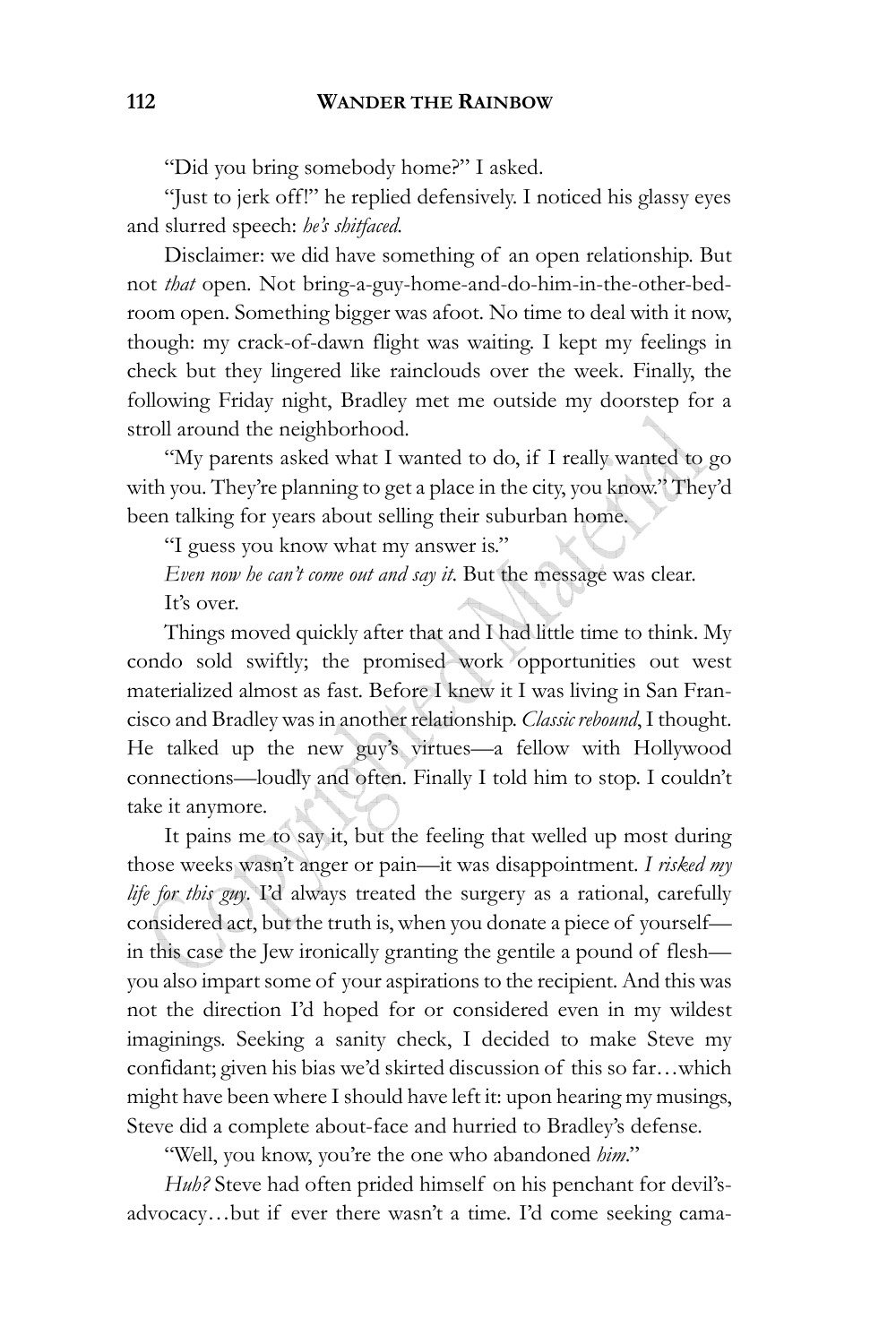raderie, solace, the sort of bonding soldiers expect in a foxhole. I hadn't expected blandishments about his guilt for prior squabbles with the guy—or for what I suspected this was really about: the fact that I'd abandoned him to addiction all those years ago.

"I can't help the way I feel," Steve added. The conversation segued, as conversations often do, to other matters. His newfound spirituality in particular and how it informed his outlook…over my protestations that this *really wasn't the time*. On we blathered, for hours, and although it was probably the most strained conversation we'd had in years, it felt, by the end, that we reached something of a resolution.

Or maybe not: Steve didn't answer my calls on subsequent days and retreated to his preferred mode of communication during a conflict—instant messaging chat. I find this medium to be precisely the worst for working through things, and sadly I was right on the money: Steve adamantly insisted that I accept his right to an opposing outlook. "You can't tell me how to feel," he wrote. "Deal with it." He went on about his spiritual quests, explaining how he'd labored to conceal them from me, his secular friend. *Who is this guy?* In one breath obstreperous and indignant, in another channeling the Dalai Lama. It felt like I'd rebefriended an entirely different person than I'd imagined, one just as unhelpful in a crisis as he was all those years ago. In an angry e-mail the following day Steve set forth an ultimatum: apologize unequivocally for my hurtful and narcissistic behavior—or never contact him again.

And so, in the span of a few weeks, two of my closest relationships vanished into the ether.

Efforts were made in fits and starts to patch things up, but it all came to naught: Bradley grew ever angrier at my disapproval of his life, which at this point seemed centered more around the new fellow and further drunken bouts instead of a return to school. *I sound like his parents*, I mused, while his real parents continued their role as tireless nursemaids. Steve, meanwhile, informed me of his plans to set up a discussion website, "Where friends can disagree." The cherry on the sundae, the afterburner on the angst turbojet, was the final hostile missive Steve sent right before I flew off to London. *Fuck you and have a nice trip*.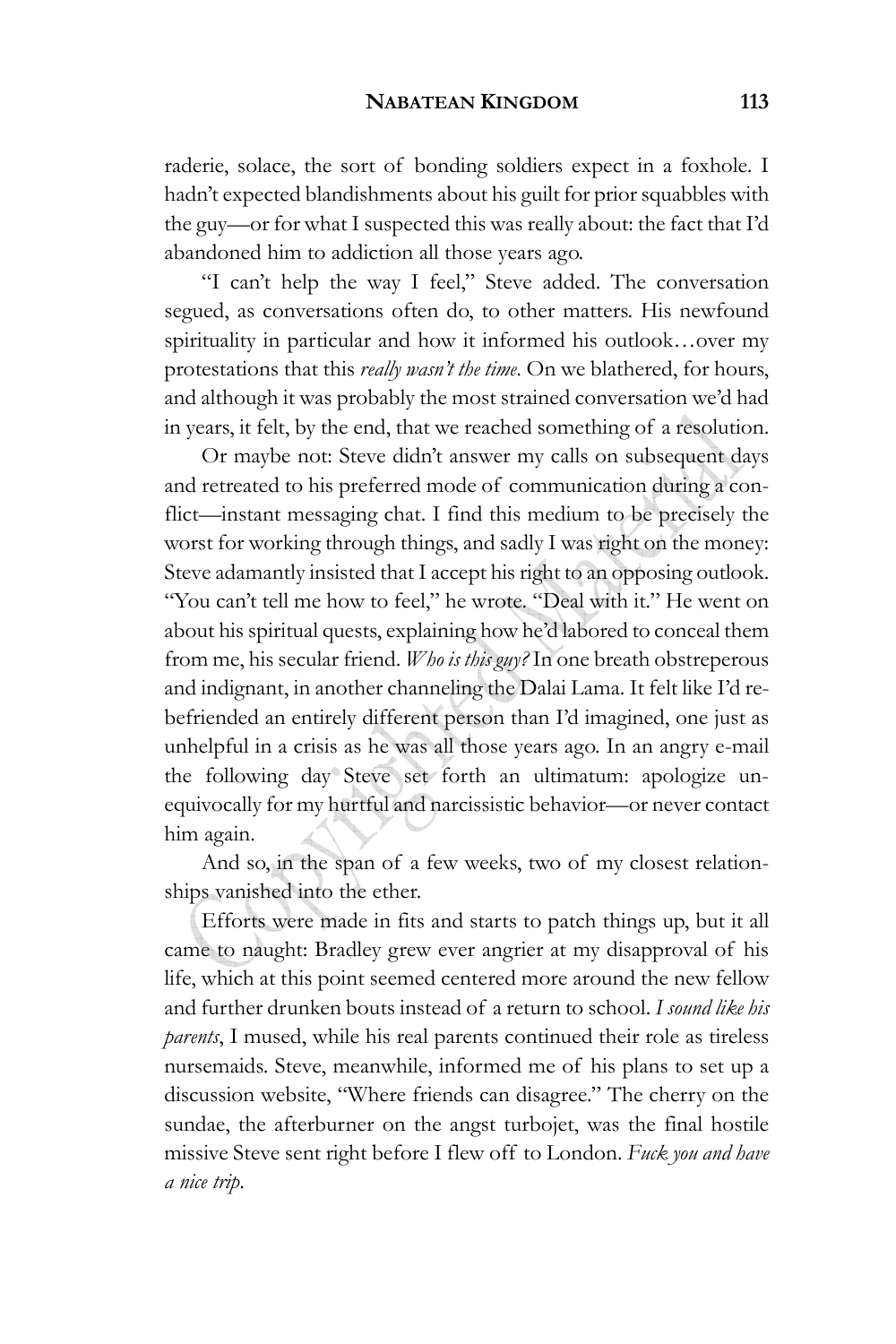## **114 WANDER THE RAINBOW**

It all reads like the plot of a daytime soap…especially recollecting it here atop a Jordanian clifftop. Though maybe coming at it now holds deeper significance: just as I've shifted continents, headed further into the world, away from the comfortable and familiar, so too now comes an inner shift. *I need to face this stuff*. Understand what it all means, what it spells for the future. This dizzying, kaleidoscopic world journey offers more than mere distraction. I believe each of us, in a sense, is a world in microcosm, a brew of different forces pulling and tugging every which way. And yet, without the fertility of new experience we remain a psychic monoculture, unable to see past ourselves.

No more. This trip is my chance to draw deep, to look further within, to garner the understanding that's eluded me for so long.

 $\begin{array}{c} \bullet \hspace{-0.1cm}\bullet \hspace{-0.1cm}\bullet \hspace{-0.1cm}\bullet \hspace{-0.1cm} \end{array}$ 

I trundle down from the High Place of Sacrifice and find a bunch of camels lounging at the base. I walk up to one of their owners and negotiate a decent price for a ride across the valley, to the steps of Petra's other big-ticket building, the Monastery. It's my first time riding one of these beasts, and in spite of touristic hokiness—some middleaged ladies looking on let out a chuckle as I mount the thing—it's something I just have to try.

It's an easy, languid ride—particularly since there's a saddle with grips on both sides. The gentle swaying motion isn't for the seasickprone, but for me it's oddly hypnotic. The driver of the camel leading mine sits with one leg folded over the other, but I don't dare try that it's a long way down. On the sand the beast's hooves pad rhythmically; they're as soft as the ground itself—unlike the keratinous crunch of horses—and perfect for the desert floor.

"Difficult climb! One hour!" call out the donkey-jockeys, but I ignore them and with my long legs make it to the top in barely twentyfive minutes. There I'm greeted by a broad, expansive plaza that's shadowed by the columned Monastery. Like the Treasury, it's carved into the mountainside as if about to burst forth like those unfinished Michelangelo sculptures back in Florence.

That's a wrap for Petra. Now I need to get back to Amman. Ibrahim has an answer cheaper and friendlier than the JETT bus.